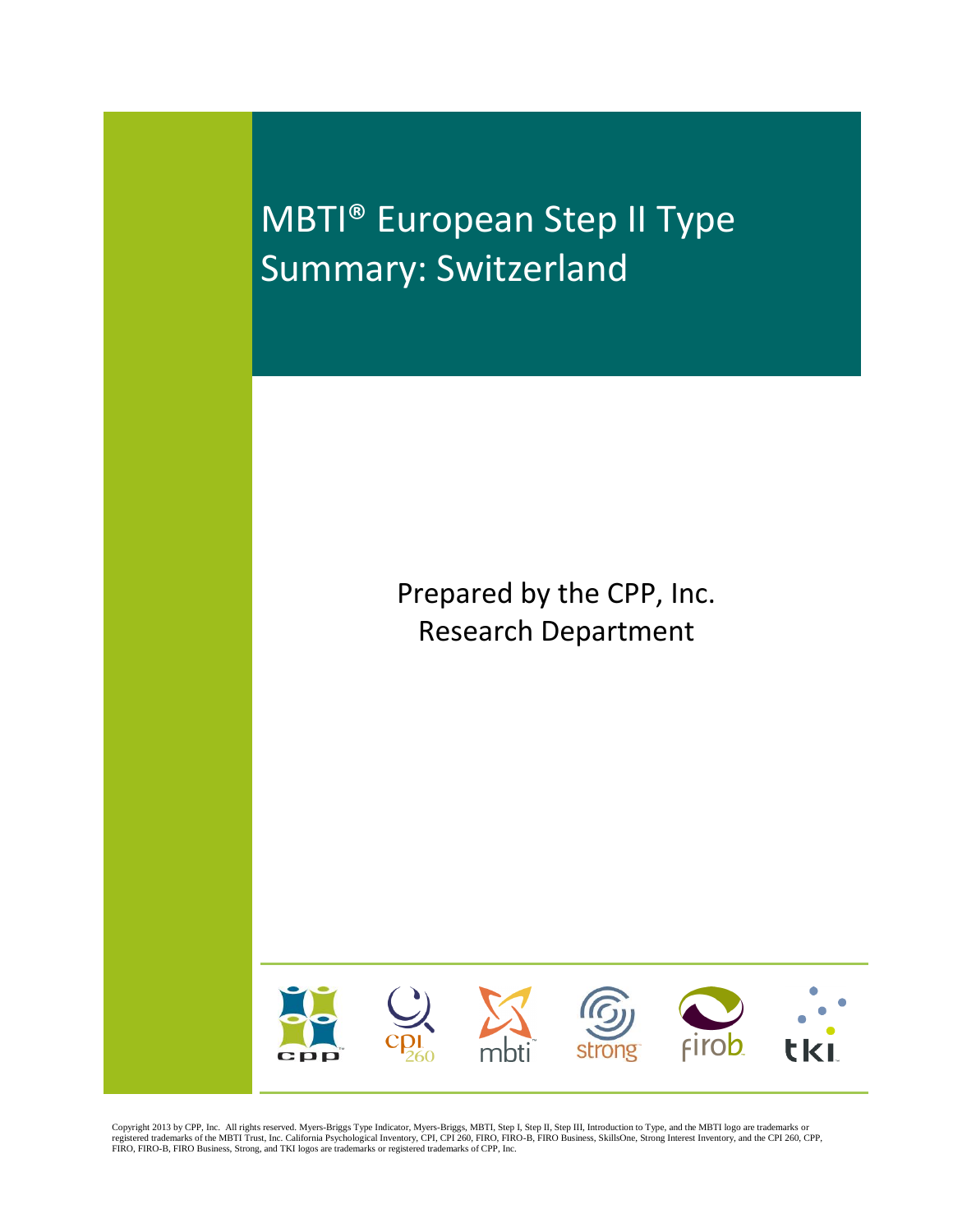

#### **Sample Description**

This MBTI European Step II type summary includes 516 respondents who were residents of Switzerland and completed the assessment in German through OPP, Ltd. Eighty percent of respondent were employed full-time, 12% part-time, 1% self-employed, less than 1% unemployed, and 7% did not provide employment status. This sample consists of 65% men and 35% women, with an average age of 40. Thirty-two percent of the respondents were employed in finance, 12% business services, 9% information technology, 7% human resources and training, 7% education, 6% sales, 5% science and engineering, and the remainder in a variety of fields.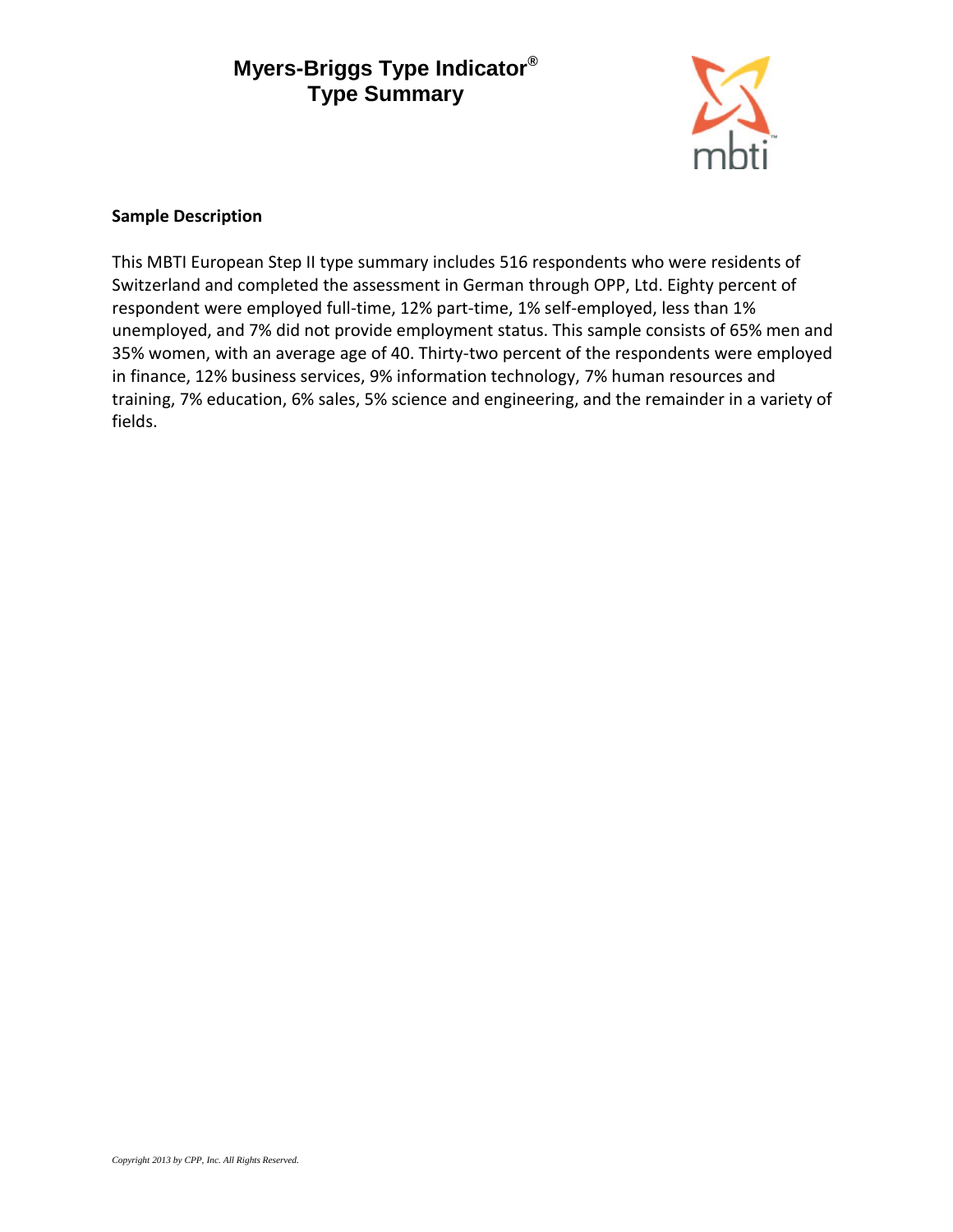

## **MBTI® Type Distribution: Switzerland**

The distribution of types in the Switzerland sample is presented in Table 1. An examination of the table shows that the most frequently occurring types for this sample are ESTJ and ISTJ.

| - יי            | <b>SENSING</b> |                | <b>INTUITION</b> |            |                     |
|-----------------|----------------|----------------|------------------|------------|---------------------|
| <b>Thinking</b> | <b>Feeling</b> | <b>Feeling</b> | <b>Thinking</b>  |            |                     |
| <b>ISTJ</b>     | <b>ISFJ</b>    | <b>INFJ</b>    | <b>INTJ</b>      |            |                     |
| $n = 96$        | $n = 59$       | $n = 12$       | $n = 9$          |            |                     |
| 18.6%           | 11.4%          | 2.3%           | 2.9%             | Judging    |                     |
|                 |                |                |                  |            |                     |
| <b>ISTP</b>     | <b>ISFP</b>    | <b>INFP</b>    | <b>INTP</b>      |            | <b>INTROVERSION</b> |
| $n = 15$        | $n = 10$       | $n = 3$        | $n = 4$          |            |                     |
| 2.9%            | 1.9%           | 0.6%           | 0.8%             |            |                     |
|                 |                |                |                  | Perceiving |                     |
|                 |                |                |                  |            |                     |
| <b>ESTP</b>     | <b>ESFP</b>    | <b>ENFP</b>    | <b>ENTP</b>      |            |                     |
| $n = 16$        | $n = 15$       | $n = 11$       | $n = 6$          |            |                     |
| 3.1%            | 2.9%           | 2.1%           | 1.2%             |            |                     |
|                 |                |                |                  | Perceiving |                     |
|                 |                |                |                  |            |                     |
| <b>ESTJ</b>     | <b>ESFJ</b>    | <b>ENFJ</b>    | <b>ENTJ</b>      |            | <b>EXTRAVERSION</b> |
| $n = 119$       | $n = 97$       | $n = 30$       | $n = 14$         | Judging    |                     |
| 23.1%           | 18.8%          | 5.8%           | 2.7%             |            |                     |
|                 |                |                |                  |            |                     |
|                 |                |                |                  |            |                     |

## **Table 1: Type Table for the Switzerland Sample**

*N* = 516.

Distribution of preferences for this Switzerland sample is shown in Table 2.

## **Table 2: Preference Pairs Distribution for the Switzerland Sample**

| n   | ℅    |
|-----|------|
| 303 | 59.7 |
| 208 | 40.3 |
| 427 | 82.8 |
| 89  | 17.2 |
| 279 | 54.1 |
| 237 | 45.9 |
| 436 | 84.5 |
| 80  | 15.5 |
|     |      |

*N* = 516.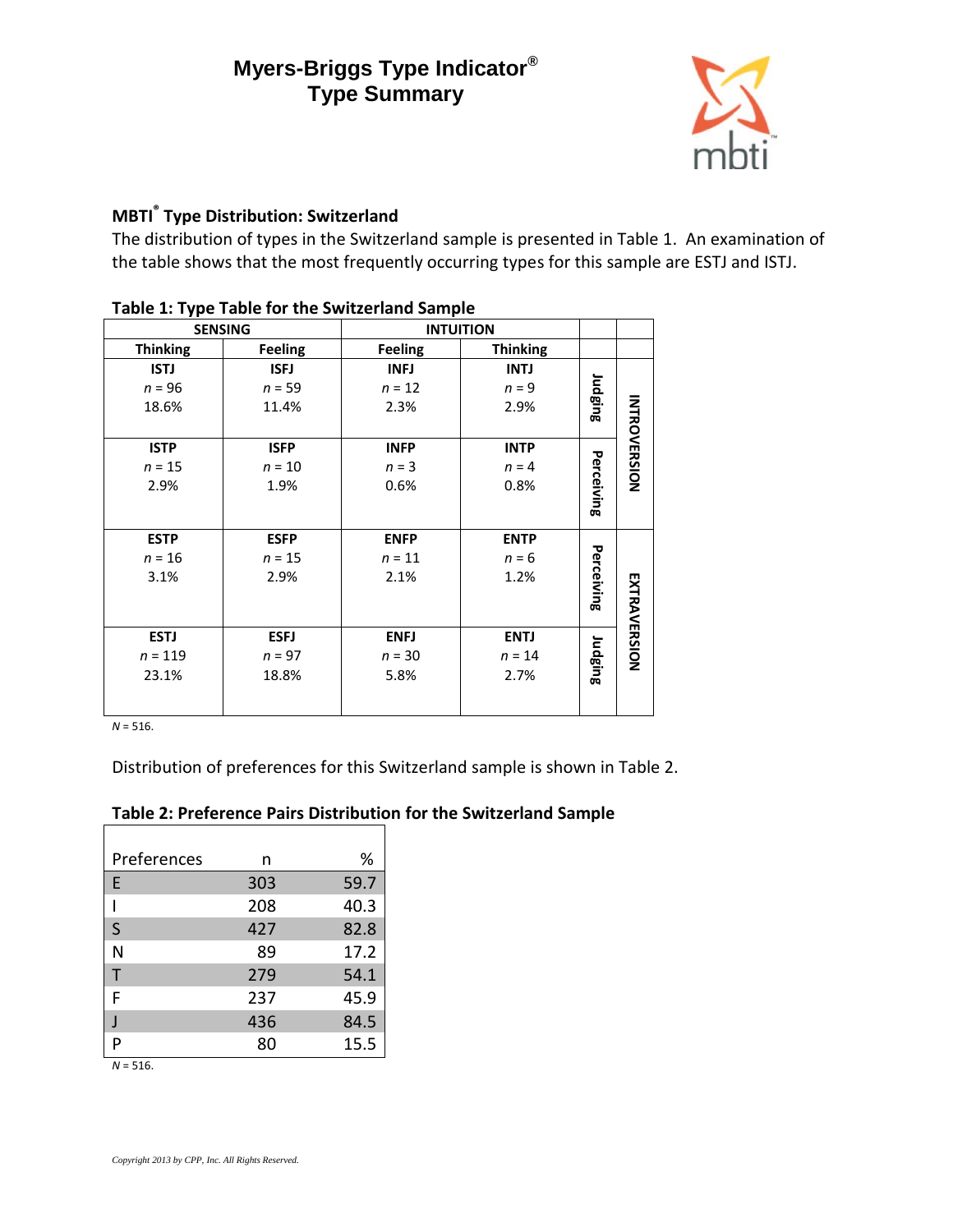

Figures 1-4 show the percent of people in the Switzerland sample who scored at each level of the facets.

|                                     | Extraversion |     |     |     | Midzone |     |     | Introversion |     |     |    |                                  |
|-------------------------------------|--------------|-----|-----|-----|---------|-----|-----|--------------|-----|-----|----|----------------------------------|
| Initiating                          | 11%          | 13% | 11% | 6%  | 8%      | 7%  | 10% | 12%          | 8%  | 13% | 0% | Receiving                        |
| Sociable, congenial, introduce      |              |     |     |     |         |     |     |              |     |     |    | Reserved, low-key, are           |
| people                              |              |     |     |     |         |     |     |              |     |     |    | introduced                       |
| Expressive                          | $1\%$        | 8%  | 3%  | 11% | 12%     | 16% | 13% | 15%          | 5%  | 16% | 0% | Contained                        |
| Demonstrative, easier to know,      |              |     |     |     |         |     |     |              |     |     |    | Controlled, harder to know,      |
| self-revealing                      |              |     |     |     |         |     |     |              |     |     |    | private                          |
| Gregarious                          | 0%           | 4%  | 6%  | 5%  | 5%      | 9%  | 13% | 21%          | 16% | 13% | 8% | Intimate                         |
| Seek popularity, broad circle, join |              |     |     |     |         |     |     |              |     |     |    | Seek intimacy, one-on-one, find  |
| groups                              |              |     |     |     |         |     |     |              |     |     |    | individuals                      |
| Active                              | ${<}1\%$     | 9%  | 13% | 18% | 17%     | 17% | 11% | 9%           | 22% | 0%  | 0% | Reflective                       |
| Interactive, want contact, listen   |              |     |     |     |         |     |     |              |     |     |    | Onlooker, prefer space, read and |
| and speak                           |              |     |     |     |         |     |     |              |     |     |    | write                            |
| Enthusiastic                        | 0%           | 2%  | 3%  | 2%  | 2%      | 7%  | 16% | 29%          | 21% | 19% | 0% | Quiet                            |
| Lively, energetic, seek spotlight   |              |     |     |     |         |     |     |              |     |     |    | Calm, enjoy solitude, seek       |
|                                     |              |     |     |     |         |     |     |              |     |     |    | background                       |
|                                     |              |     |     |     |         |     |     |              |     | 4   | 5  |                                  |

#### **Figure 1. Percent of Sample at Each Preference Level for Extraversion-Introversion Facets**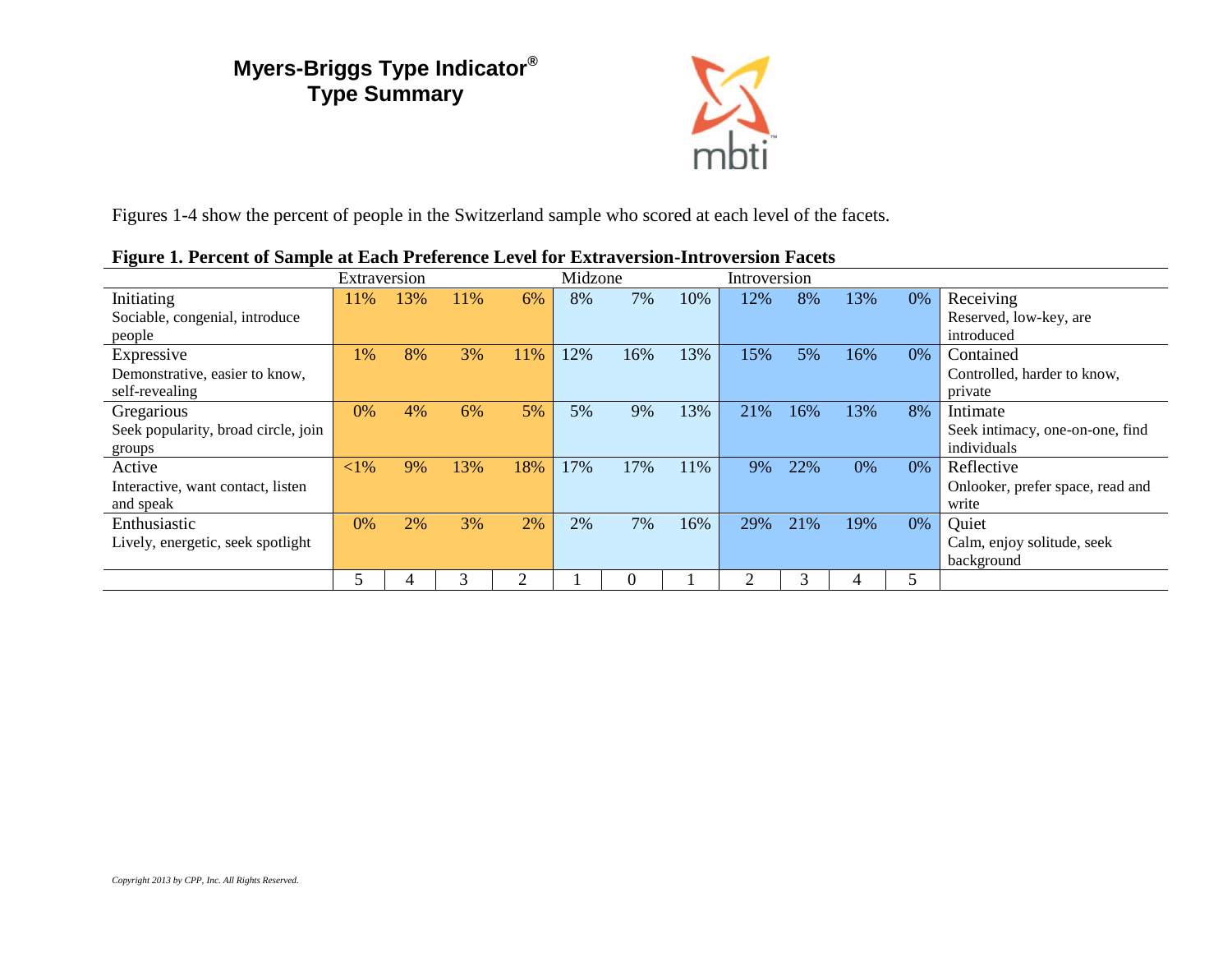

| Figure 2. Percent of Sample at Each Preference Level for Sensing-Intuition Facets |  |  |
|-----------------------------------------------------------------------------------|--|--|
|                                                                                   |  |  |

|                                                            | Sensing |     |     |     | Midzone |     |     |     | Intuition |     |     |                                                               |
|------------------------------------------------------------|---------|-----|-----|-----|---------|-----|-----|-----|-----------|-----|-----|---------------------------------------------------------------|
| Concrete<br>Exact facts, literal, tangible                 | 24%     | 35% | 15% | 10% | 4%      | 4%  | 2%  | 1%  | 3%        | 1%  | 0%  | Abstract<br>Figurative, symbolic, intangible                  |
| Realistic<br>Sensible, matter-of-fact, seek<br>efficiency  | $0\%$   | 6%  | 7%  | 4%  | 14%     | 17% | 8%  | 17% | 7%        | 7%  | 13% | Imaginative<br>Resourceful, inventive, seek<br>novelty        |
| Practical<br>Pragmatic, results-oriented,<br>applied       | 3%      | 17% | 31% | 17% | 14%     | 5%  | 5%  | 5%  | 3%        | 0%  | 0%  | Conceptual<br>Scholarly, idea-oriented,<br>intellectual       |
| Experiential<br>Hands-on, empirical, trust<br>experience   | 0%      | 5%  | 1%  | 3%  | 3%      | 5%  | 10% | 36% | 16%       | 18% | 4%  | Theoretical<br>Seek patterns, hypothetical, trust<br>theories |
| Traditional<br>Conventional, customary, tried-<br>and-true | 0%      | 25% | 18% | 16% | 16%     | 8%  | 9%  | 5%  | 4%        | 0%  | 0%  | Original<br>Unconventional, different, new<br>and unusual     |
|                                                            |         |     |     | ി   |         |     |     |     |           |     |     |                                                               |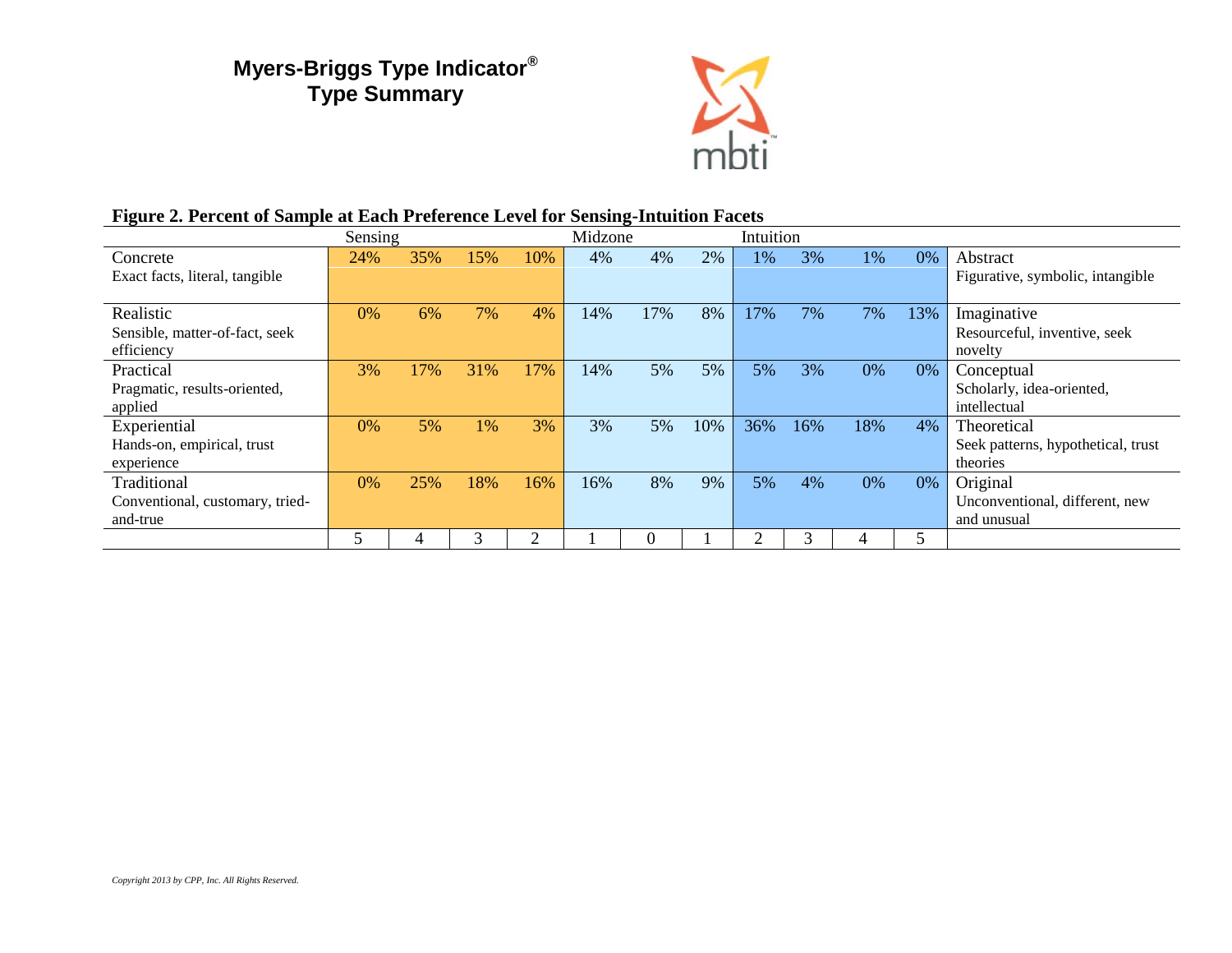

## **Figure 3. Percent of Sample at Each Preference Level for Thinking-Feeling Facets**

|                                                 | Thinking |     |     |               | Midzone  |     | Feeling |     |     |     |     |                                              |
|-------------------------------------------------|----------|-----|-----|---------------|----------|-----|---------|-----|-----|-----|-----|----------------------------------------------|
| Logical<br>Impersonal, seek impartiality,       | $0\%$    | 4%  | 14% | 10%           | 7%       | 8%  | 10%     | 15% | 12% | 19% | 0%  | Empathetic<br>Personal, seek understanding,  |
| objective analysis                              |          |     |     |               |          |     |         |     |     |     |     | central values                               |
| Reasonable<br>Truthful, cause-and-effect, apply | 0%       | 2%  | 6%  | 10%           | 5%       | 11% | 16%     | 14% | 37% | 0%  | 0%  | Compassionate<br>Tactful, sympathetic, loyal |
| principles                                      |          |     |     |               |          |     |         |     |     |     |     |                                              |
| Questioning                                     | 1%       | 0%  | 0%  | 0%            | ${<}1\%$ | 2%  | 2%      | 7%  | 16% | 32% | 41% | Accommodating                                |
| Precise, challenging, want<br>discussion        |          |     |     |               |          |     |         |     |     |     |     | Approving, agreeable, want<br>harmony        |
| Critical                                        | 0%       | 0%  | 2%  | 19%           | 32%      | 29% | 8%      | 8%  | 2%  | 1%  | 0%  | Accepting                                    |
| Skeptical, want proof, critique                 |          |     |     |               |          |     |         |     |     |     |     | Tolerant, trusting, give praise              |
| Tough                                           | 0%       | 20% | 5%  | 16%           | 14%      | 10% | 9%      | 12% | 7%  | 6%  | 0%  | Tender                                       |
| Firm, tough-minded, ends-<br>oriented           |          |     |     |               |          |     |         |     |     |     |     | Gentle, tender-hearted, means-<br>oriented   |
|                                                 |          | 4   | 3   | $\mathcal{P}$ |          | 0   |         |     | 3   |     | 5   |                                              |